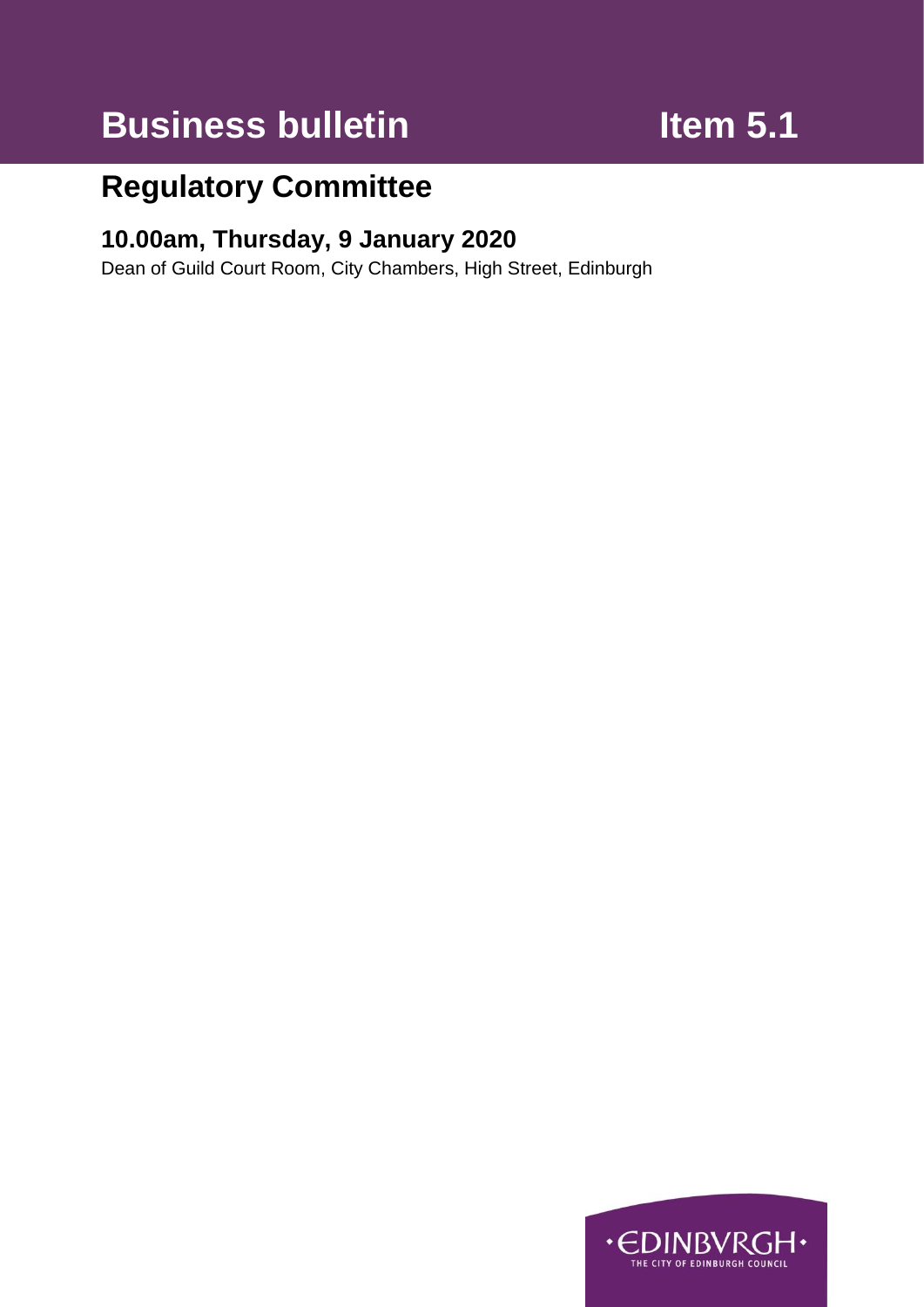# **Regulatory Committee**

| <b>Convener:</b>                                                                        | <b>Members:</b>                                                                                                                                                                                                                                                       | <b>Contact:</b>                                                                                                                                         |
|-----------------------------------------------------------------------------------------|-----------------------------------------------------------------------------------------------------------------------------------------------------------------------------------------------------------------------------------------------------------------------|---------------------------------------------------------------------------------------------------------------------------------------------------------|
| <b>Councillor Catherine Fullerton</b><br>Vice-Convenor<br><b>Councillor Denis Dixon</b> | <b>Councillor Denis Dixon</b><br><b>Councillor Scott Arthur</b><br><b>Councillor Susan Rae</b><br><b>Councillor Cameron Rose</b><br><b>Councillor Donald Wilson</b><br><b>Councillor Max Mitchell</b><br><b>Councillor Neil Ross</b><br><b>Councillor Derek Howie</b> | <b>Lesley Birrell</b><br><b>Committee Services</b><br>0131 529 4240<br><b>Andrew Mitchell</b><br><b>Regulatory Services</b><br>Manager<br>0131 529 4208 |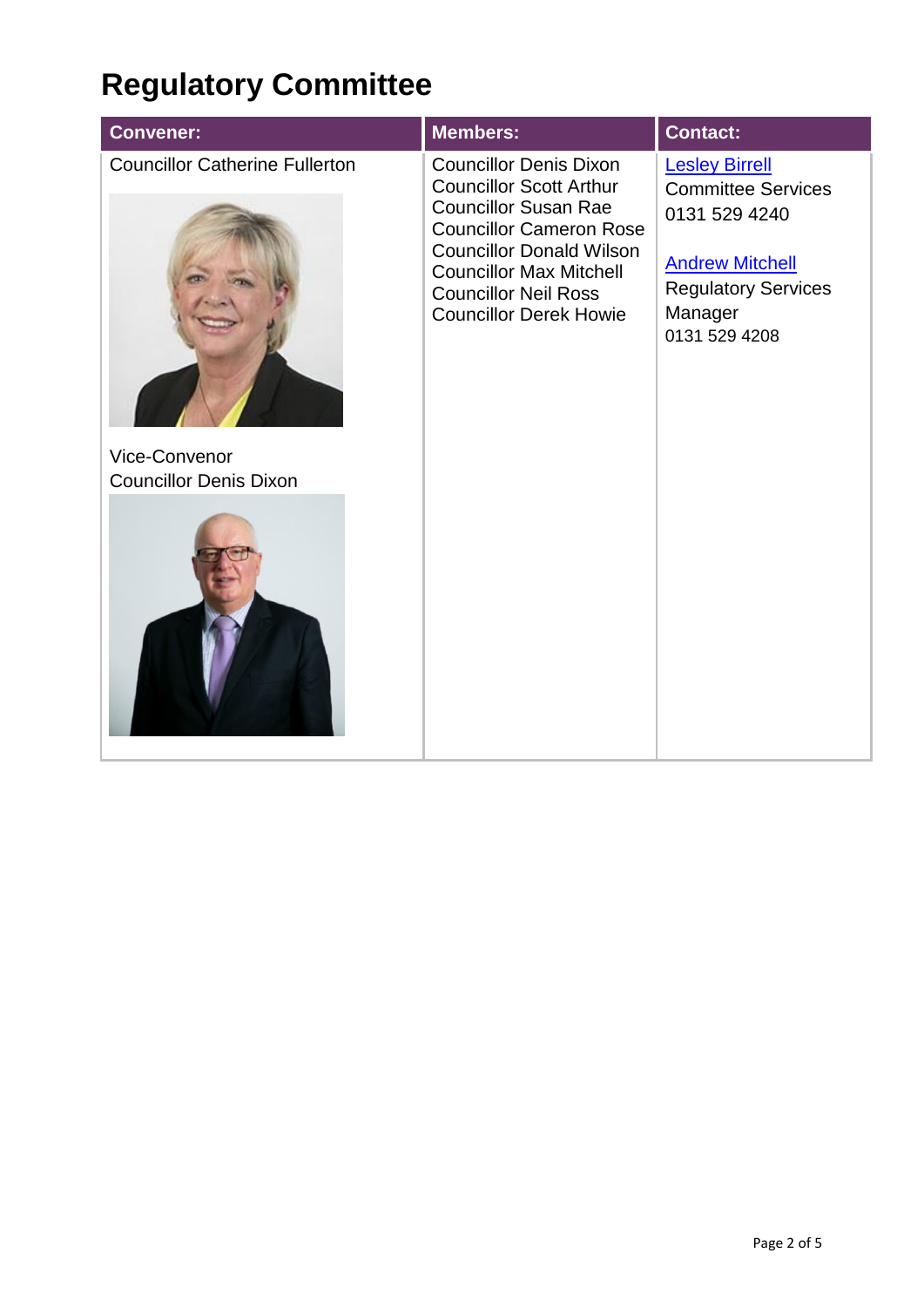### **Recent News Background Private Hire Car overprovision** On 24 October 2019 the City of Edinburgh Council passed a motion asking for a policy on Private Hire Car ('PHC') overprovision. to be brought to the Regulatory Committee within two cycles. This report is due to be presented to the Regulatory Committee in March 2020. On 24 October 2019 the Scottish Government released its guidance for Local Authorities on how PHC overprovision could be calculated. Officers are currently considering the terms of this guidance. The guidance and relevant material can be viewed in full at the links below: Scottish Government – [Private Hire Car licensing:](https://www.gov.scot/publications/civic-government-scotland-act-1982-guidance-power-refuse-grant-private-hire-car-licences-grounds-overprovision/)  [guidance on power to refuse on grounds of](https://www.gov.scot/publications/civic-government-scotland-act-1982-guidance-power-refuse-grant-private-hire-car-licences-grounds-overprovision/)  [overprovision](https://www.gov.scot/publications/civic-government-scotland-act-1982-guidance-power-refuse-grant-private-hire-car-licences-grounds-overprovision/) Scottish Government – [Private Hire Car overprovision:](https://www.gov.scot/publications/private-hire-car-overprovision-assessment-potential-assessment-tools-independent-report-produced-scottish-government/)  [independent assessment tool for local authorities](https://www.gov.scot/publications/private-hire-car-overprovision-assessment-potential-assessment-tools-independent-report-produced-scottish-government/) The Air Weapons and Licensing (Scotland) Act 2015 introduced a new discretionary power to allow licensing authorities to limit the number of PHCs provided 'overprovision' could be shown. This section of the Act came into force in May 2017. Ministers agreed to provide guidance to licensing authorities on how to assess 'overprovision'. **Feedback on Scottish Government Consultation: Taxi and Private Hire – Impact of Modern Technology** During implementations of the Air Weapons and Licensing (Scotland) Act 2015, concerns were raised about the impact of modern technology on the licensing regime for taxis and private hire cars. In March 2016 the Scottish Government consulted on these changes, and specifically how technology had affected the way taxis and Private Hire Cars operated A copy of the Council's response to that consultation can be found in the committee papers for September 2016 and accessed via [this link.](https://democracy.edinburgh.gov.uk/Data/Regulatory%20Committee/20160919/Agenda/full_meeting_papers.pdf)

with regard to taking of bookings, booking offices and fares. Views were sought from various organisations including Local Authorities, trade bodies and the public.

The responses have now been published by the Scottish Government and can be found [here](https://www.gov.scot/publications/taxi-private-hire-car-licensing-impact-modern-technology-summary-consultation-responses/).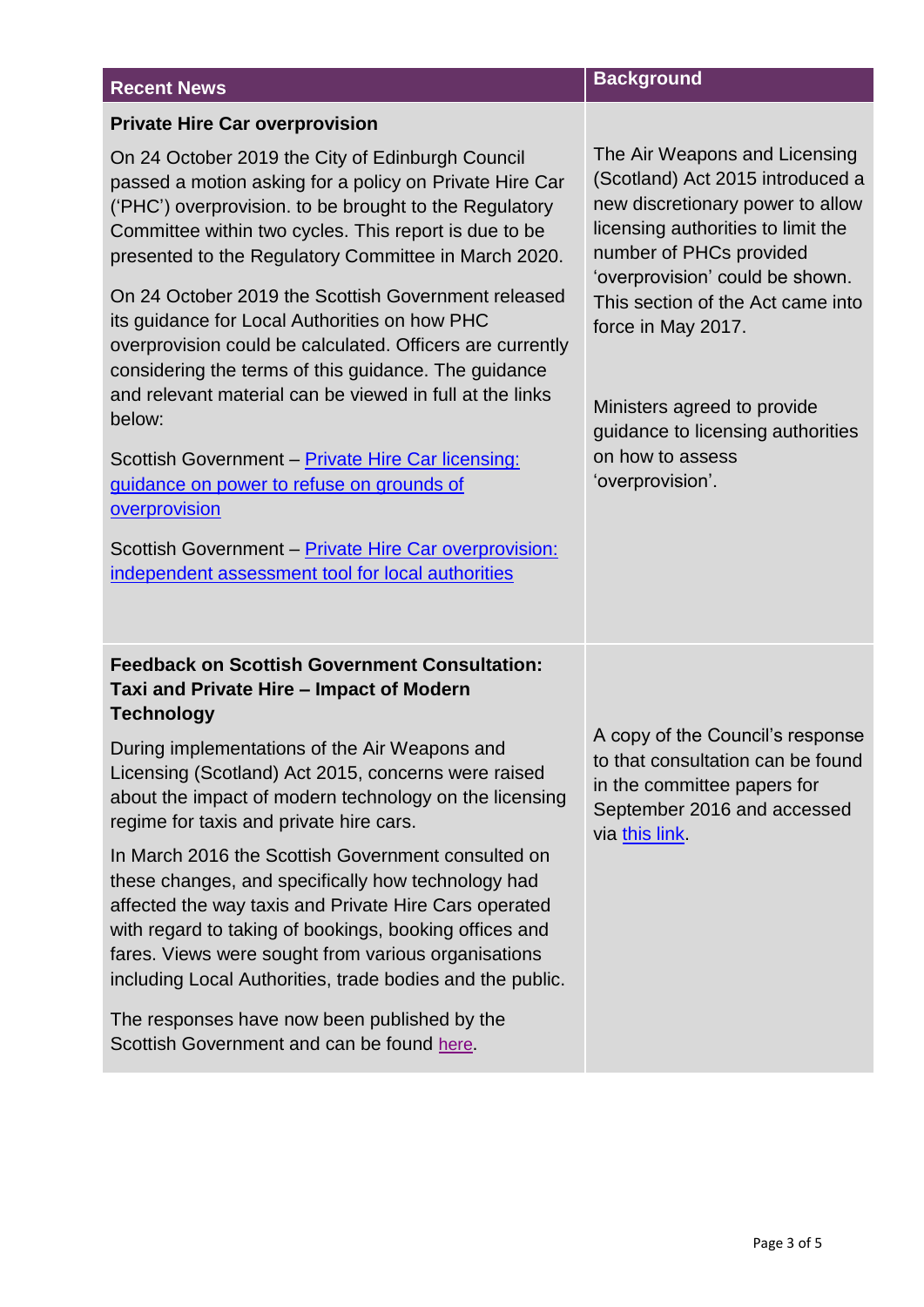### **Licensing Forum recruitment**

Edinburgh Licensing Forum is an advisory body set up by the Council as required by the Licensing (Scotland) Act 2005. Members keep the liquor licensing system in Edinburgh under regular review and stimulate debate on relevant issues.

Recruitment of new members of Edinburgh Licensing Forum took place earlier this year. As previously advised the recruitment period had to be extended due to a slower than anticipated response rates. Additional responses have been received, and interviews are currently being organised. The Forum is expected to be appointed early in 2020.

The Regulatory Committee now has responsibility for oversight of the Council role in supporting the Forum, following a decision of Full Council earlier this year.

The Forum should maintain a balance wherever possible between community representatives and trade representatives.

### **Sexual Entertainment Venues**

On 21 October 2019 the committee agreed in principle to adopt a framework to license Sexual Entertainment Venues (SEVs). As a result, Council officers have arranged a series of evidence sessions with key stakeholders in February 2020. These evidence sessions will provide members with a detailed and robust evidence base which will allow informed decisions to be made in respect of a SEVs policy and licensing scheme. A further report will be brought forward for the committee to consider a draft SEVs policy, resolution and licence conditions ahead of a period of statutory consultation.

In March 2019 a commencement order was laid before the Scottish Parliament which provides a discretionary licensing regime for Sexual Entertainment Venues (SEVs). A SEV is defined as premises where sexual entertainment is performed live, for the direct or indirect financial benefit of the organiser and for the sole purpose of sexual stimulation of members of the audience.

### **Short term lets**

On 28 October 2019 the Scottish Government published an independent analysis of the responses to its consultation on the potential regulation of short term lets. More than 1,000 responses were received which demonstrated wide support for regulation of the sector. Respondents included landlords, communities and businesses. A number of concerns were highlighted about the effects of short term lets, including antisocial behaviour, safety fears, and the impact on the housing market. The research also highlighted the economic benefits brought by the short term lets industry. The Scottish Government is considering the analysis of the

The Council has previously expressed strong concern about the impact of certain aspects of the short term letting industry on the city. The Council has previously agreed a position calling for additional regulation of the sector, through the introduction of a licensing system. The Scottish Government would be required to take action to introduce